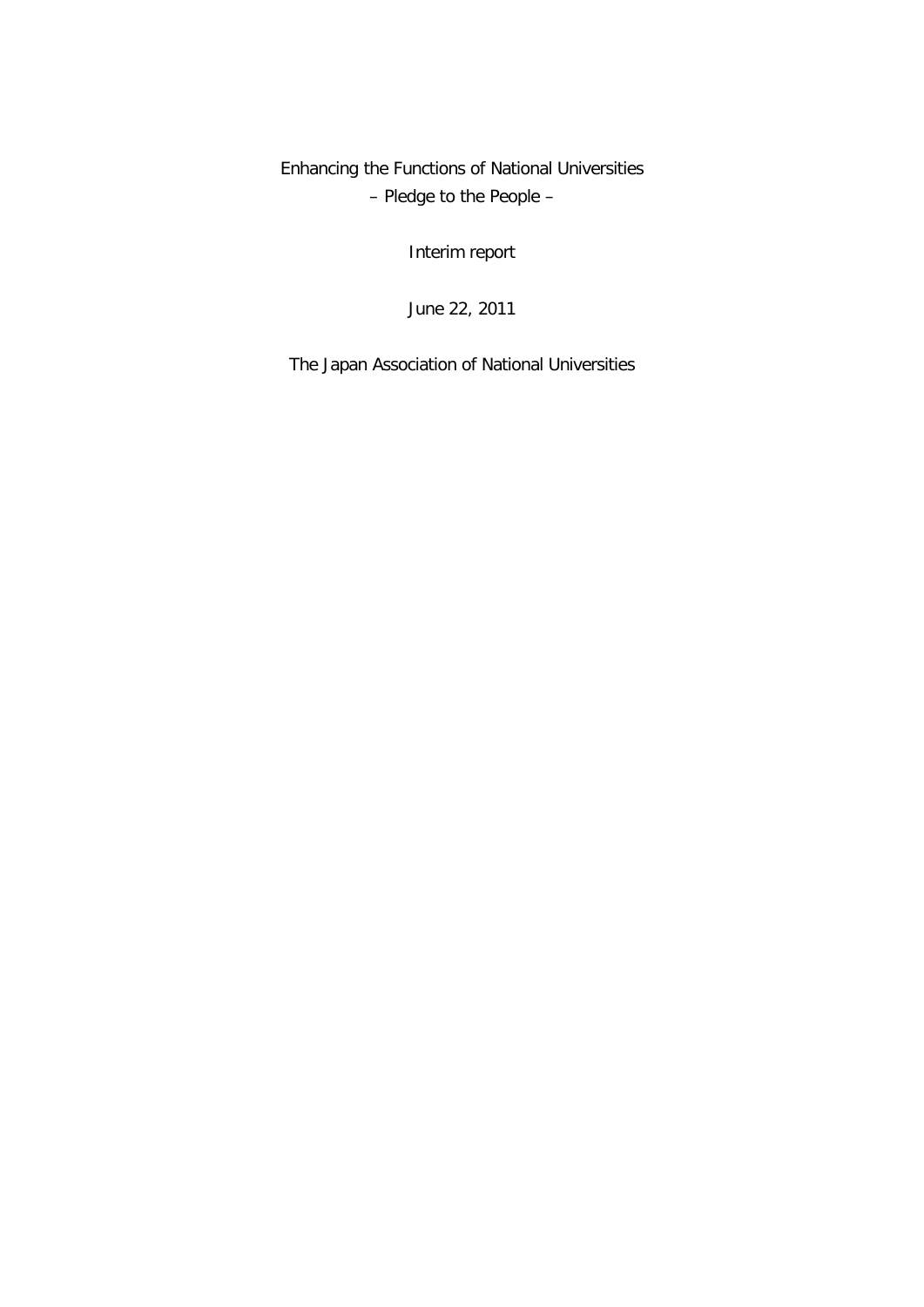The Japan Association of National Universities has examined the key roles of national universities and how to enhance their functions while considering the results of verification for the Phase I medium-term goal period. This is an interim report on the examination results.

Based on this interim report, national universities pledge to the nation that they will strive with all their resources to enhance their functions swiftly, using their respective characteristics and distinctive features. As a result, they aim to obtain a full understanding of and strong support for their education and research activities through communication of accurate information and constant dialogue with stakeholders, thus playing a central role in building a promising future for Japan and a sustainable global society.

Table of contents

- 1. Introduction
- Responsibilities and Commitments of National Universities
- 2. Public Roles of National Universities
- 3. Functions of National Universities To Be Enhanced
- Enhancement of their Functions as National Centers and as Regional Centers
- 4. Measures for Functional Enhancement
- 5. Realization of Functional Enhancement
- Roles of the Government
- 6. Initiatives of the Japan Association of National Universities

Reference: Examples of Measures to Enhance the Functions of National Universities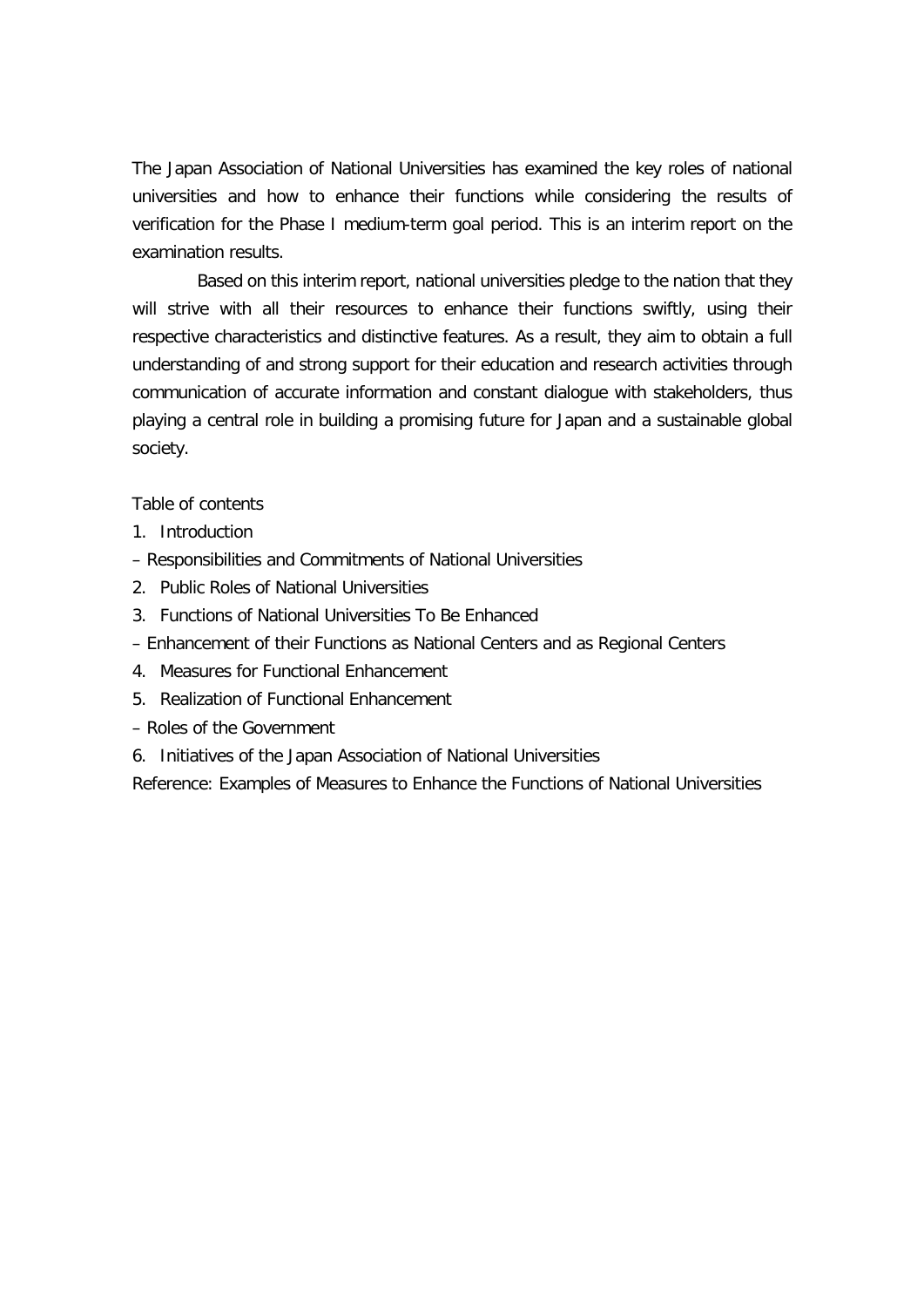### 1. Introduction

– Responsibilities and Commitments of National Universities

### (1) Challenges for Japan

Japan faces difficult issues such as prolonged economic stagnation, deteriorating fiscal structure, declining birthrate, and an ageing population, and it is necessary to restore the country's vitality in order to solve these issues. Japan is also confronted with the catastrophe caused by the massive earthquake and tsunami off the coast of Miyagi Prefecture on March 11, 2011, and the resulting disaster at the Fukushima Daiichi Nuclear Power Plant. The entire nation strongly hopes that the environment will be restored as soon as possible to allow people to lead a safe and secure life once again.

The great earthquake revealed that mankind's knowledge of nature and ability to harness it remains insufficient. We must prepare for natural disasters such as earthquakes, tsunami, volcanic eruptions, and abnormal weather, secure natural resources, energy, and food in a safe and stable manner, and consider how social infrastructures should be. Thus, there are many global challenges that must be solved.

There are also structural problems facing modern society which directly affect the process of ensuring the security of all countries and the creation of a sustainable society. The world is keenly watching how Japan will overcome the current difficulties and whether it can lead mankind's efforts to build a society based on new values.

(2) Great East Japan Earthquake and the responsibilities of national universities National universities are proud of having served as the country's knowledge base and helped modernize the country and boost its economic growth chiefly through the development of talented people, promotion of cutting-edge research, and contribution to local communities. When the earthquake and tsunami occurred, national university hospitals nationwide started working together to provide emergency medical treatment in the affected areas as the last bastion to protect people's lives, and have helped build a system for systematically providing health and medical services in the medium to long term when a disaster occurs. Furthermore, many researchers and students from national universities are using their expertise in diverse ways for rescue and reconstruction, including for disaster prevention and city planning, restoration and establishment of communication systems and environmental infrastructures, initiatives to cope with the complex problems that face an ageing society, and mental care and educational support for children.

The earthquake has clearly shown the need for further research on earthquakes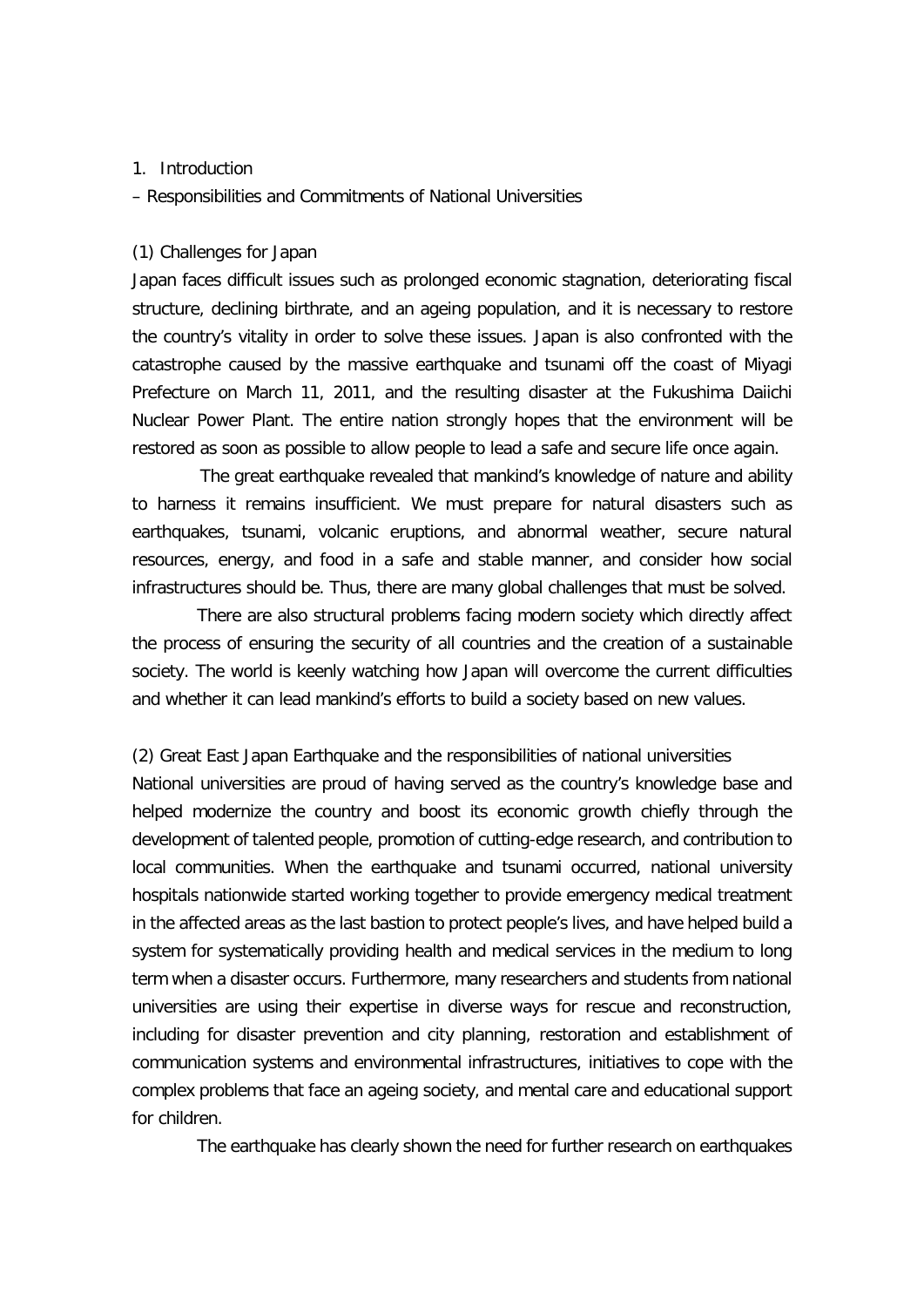and tsunami, basic research on nuclear control and safety engineering, and studies on controlling radiation health risks and promoting organic cooperation among the humanities, social and natural sciences, not to mention science and technology. National universities have conventionally recognized that in a modern society built on science and technology, it is essential to ensure that a knowledge of cutting-edge science and technology and natural sciences permeates throughout Japan's social systems and local communities, and to allocate human resources and create environments to achieve the goal. They have also recognized the urgent need to combine humanities and sciences and to take an interdisciplinary approach, and the importance of human resource development, toward that end and have tried to attain these objectives. However, partly because national universities have not tried to establish a comprehensive system to conduct such research continuously and promote human resource development, unfortunately they could not fully display their abilities as a community of knowledge. Today, national universities fully realize their immense responsibility as a base for making Japan a country built on knowledge and an institution to develop talented leaders of the future.

### (3) Functional enhancement, a commitment to the nation

In order to overcome the harsh difficulties that Japan faces and to build a safe and secure society, it is indispensable to systematically establish and maintain public educational and research organizations that can continuously deliver innovation in knowledge in all fields of society and develop excellent human resources for the future.

In view of the serious crisis caused by the earthquake, the responsibilities of national universities, which have been established nationwide and have maintained high educational and research standards throughout the country at both the national and regional levels, are becoming even heavier. All national universities are committed to fulfilling their responsibilities and enhancing their educational and research functions to build a promising future for Japan and a sustainable global society by marshalling their collective strengths as an organic collaborative system, which enables national universities to establish diversified forms of cooperation bringing synergistic benefits.

#### 2. Public Roles of National Universities

Universities have the public role of contributing to the sustainable development of Japan and human society as a whole through education, scientific research, promotion of culture, art, and sports, medical service, and contribution to local communities. The public nature of these objectives is the reason why the national government establishes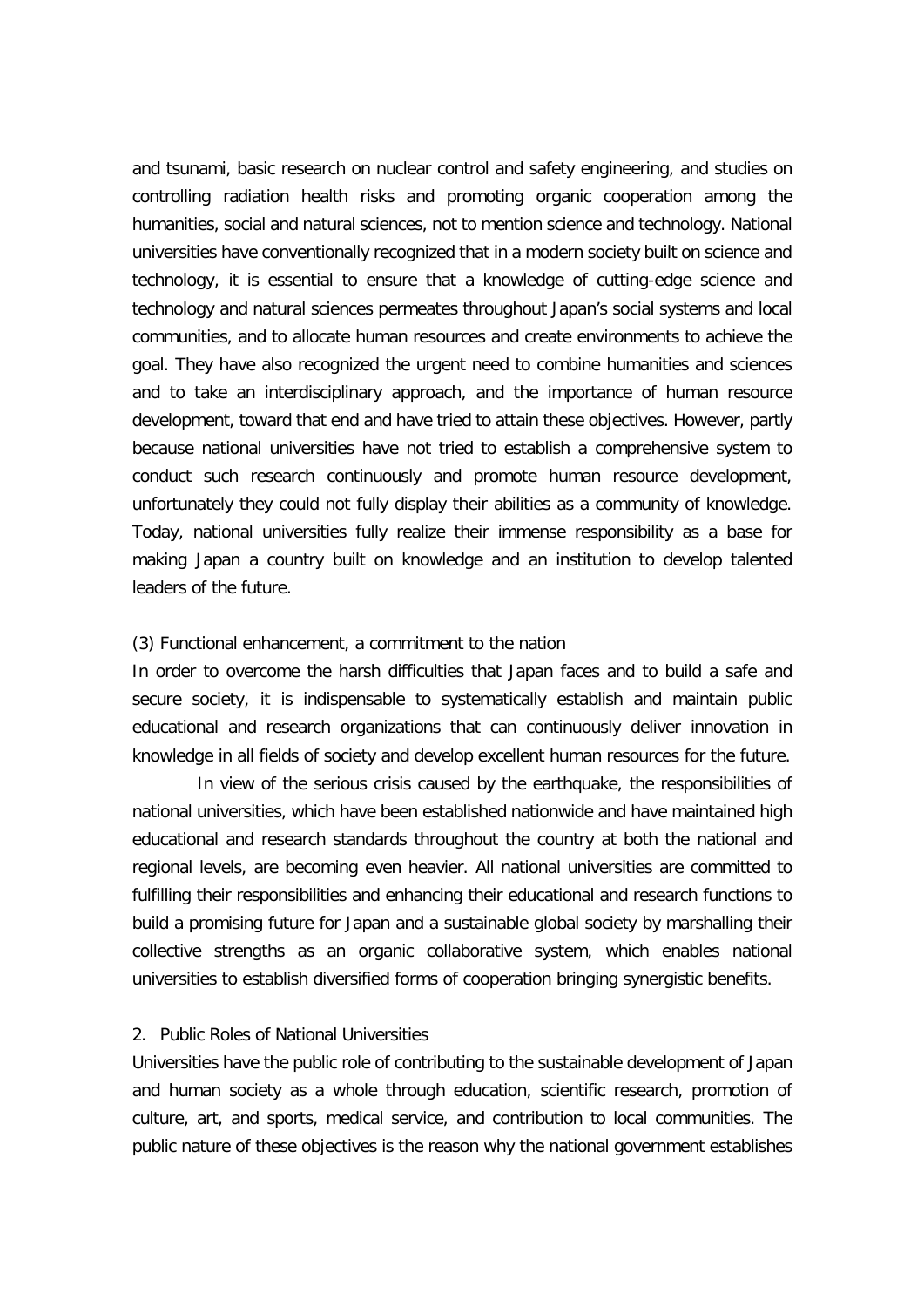and maintains national universities. In retrospect, after they were founded, Japanese universities developed on the model of Western universities. They have since established a leading position in scientific research amid fierce international competition and played a key part in the industrial and human resource development of the country, as well as in the promotion of local industry, culture, and society. As global competition among universities has intensified in recent years, however, universities have made remarkable progress in emerging countries that have achieved rapid economic growth while European and North American countries have steadily invested in their universities, which provide the foundation for future development, despite financial difficulties. By contrast, Japan's public and fiscal investments in higher education have long remained stagnant or continued to fall, bringing Japanese universities to a crisis as their position has clearly declined in relative terms.

If this situation continues, human resource development and scientific research functions in Japan will deteriorate rapidly, which would not only hamper urgent efforts to restore the vitality of the country, but also significantly reduce vitality which depends heavily on continuous innovation.

Modern society is knowledge-based, and countries without a knowledge base will struggle to survive. Japan, which lacks natural resources, cannot survive as an independent country unless its government takes responsibility for running institutions of higher education so as to produce persons of distinguished talent. "Persons of distinguished talent" refers to people who not only possess sophisticated technical knowledge but who also can make reliable judgments using such knowledge as members of society, and who have a broad education, sensitivity, energy, perseverance, and communication skills that enable them to play a leading role in today's global society. They are also people who are deeply trusted and respected not only in Japan but also in the international community.

National universities will play their public roles by developing these persons of distinguished talent, on whose shoulders the future of the country rests; pioneering innovation in Japan and abroad as a base of continuous creation of new knowledge; promoting the health of people and maintaining and improving health care and education; contributing to the development of industry and human resources, an indicator of national power, through industry-academia partnerships and other initiatives; and strengthening their functions as centers of revitalization of local communities and promotion of culture, art, and sports. All national universities have a shared understanding of these roles and will focus on fulfilling them.

3. Functions of National Universities to Be Enhanced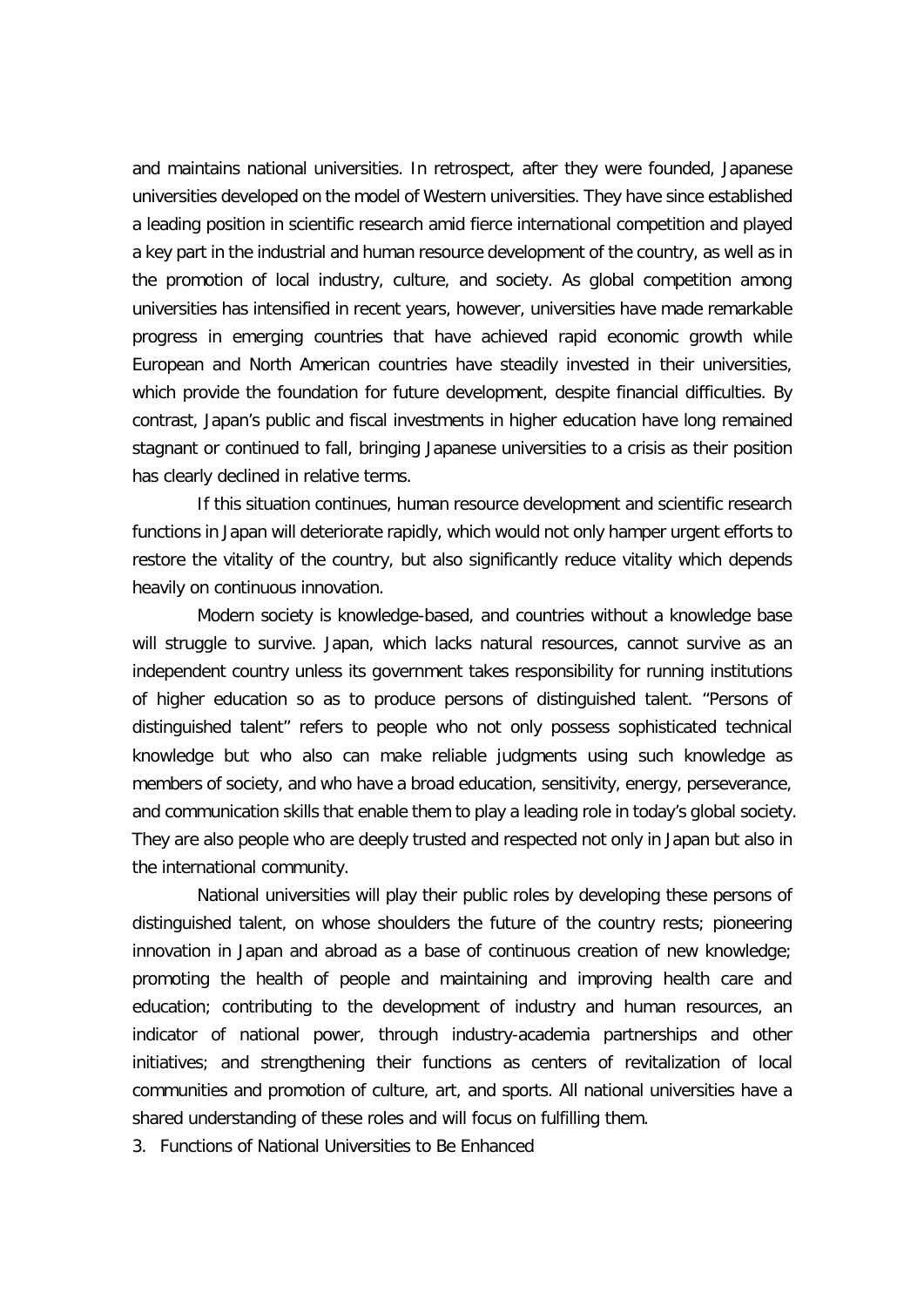– Enhancement of Functions as National Centers and as Regional Centers

In order to reconstruct the country and achieve its continuous development, as members of international education and research networks, the national universities established nationwide must make the utmost effort to serve as national centers of advanced education, research and innovation, while clarifying their respective characteristics and distinctive features. They must also drastically enhance their functions as regional centers indispensable to local communities in all aspects of regional promotion: regional industrial and economic activities; education, culture, art, and sports; medical service; and preserving historic and cultural heritage for future generations.

To that end, during the Phase II medium-term goal period, national universities will do their utmost to enhance the priority functions described below. In doing so, they will make maximum use of their respective characteristics and distinctive features to operate their organizations so that human and physical resources are utilized most effectively at their respective organizations. They will also combine their collective strengths as an organic collaborative system in order to tackle the problems that face mankind, create new scientific knowledge, and take the lead in recovering from the great earthquake and achieving continuous economic growth, thus responding to the nation's mandate in all areas, including crisis preparedness. These are the social responsibilities of national universities and their shared policy.

Function 1: Providing Excellent Education and Developing Persons of Distinguished Talent

National universities are responsible for developing persons of distinguished talent, who excel in intelligence, sensitivity, and energy – such as those who lead local communities, those who play an active role in the international community, and highly skilled professionals in health care, law, education, and other areas of expertise – by guaranteeing equal opportunities in education and providing a high level of education that meets international standards.

They will improve the selection system for admission as a public system to carry out their missions and serve as a bridge between latter secondary education and higher education appropriately and select new students based on their respective admission policies.

In addition, national universities will improve the quality of their general and professional education and greatly reform undergraduate and graduate education taking into consideration the demands of today's society for combining scientific and technological knowledge with social and cultural knowledge and so forth.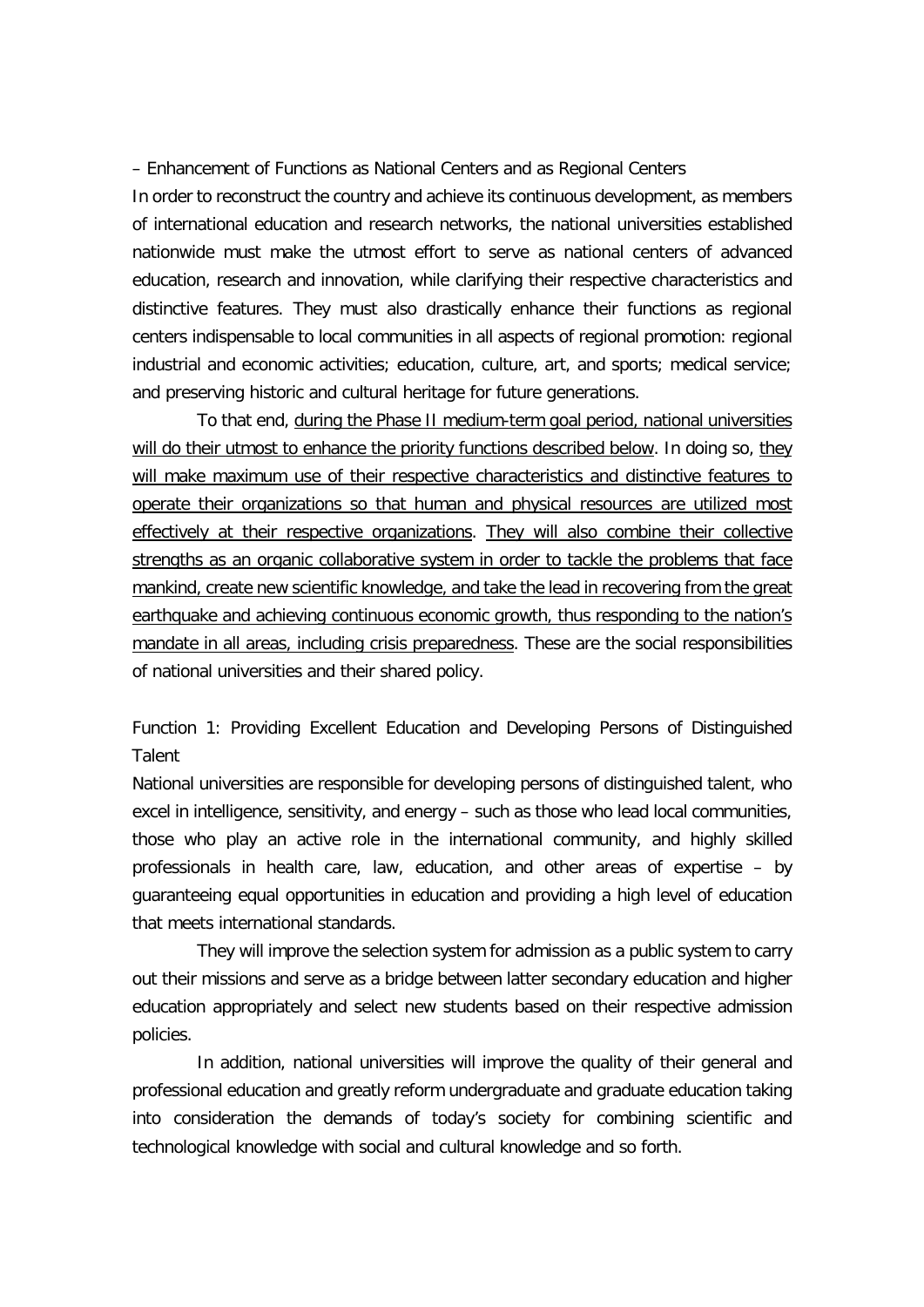- Maintain and improve the system to quarantee equal opportunities in higher education
- Establish diverse and characteristic selection systems for admission based on the admission policies of respective universities
- Advance education that seeks to combine scientific and technological knowledge with social and cultural knowledge
- Reorganize curriculums to provide education that emphasizes the acquisition of culture and an international perspective
- Develop persons of distinguished talent with high ethical standards and an awareness of their duties who will play an active role in their areas of expertise such as health care, law, education, and art
- Develop persons with a doctor's degree who will play an active role in diverse fields

## Function 2: Energetic Promotion of Scientific Research

National universities have conventionally focused on conducting world-class scientific research in various fields, including basic research, pioneering and experimental research. These types of scientific research, including platform research leading to practical applications, have contributed to the development of Japan today. In the future, national universities will conduct more scientific research in the humanities and social and natural sciences, cutting-edge research which invigorates society, and encourage the transfer of research results to industry, and will strive to develop researchers who take on these responsibilities.

In particular, national universities will use their characteristic as a single organic collaborative system to enhance not only their own functions but also those of their shared organizations in Japan and international scientific research networks. They will also strive to enhance their functions as centers of innovation, including advanced research in science and technology, thus raising Japan's global status in the field of scientific research.

- Accumulate basic and platform research, a source of intellectual creation
- Promote cutting-edge research and research that combines the humanities and sciences to realize the sustainable development of society
- Develop talented people who have a deep understanding of the challenges that face human society and can manage well-balanced research activities to solve such challenges
- Develop talented people who have the ability to convey the results of academic research to the general public accurately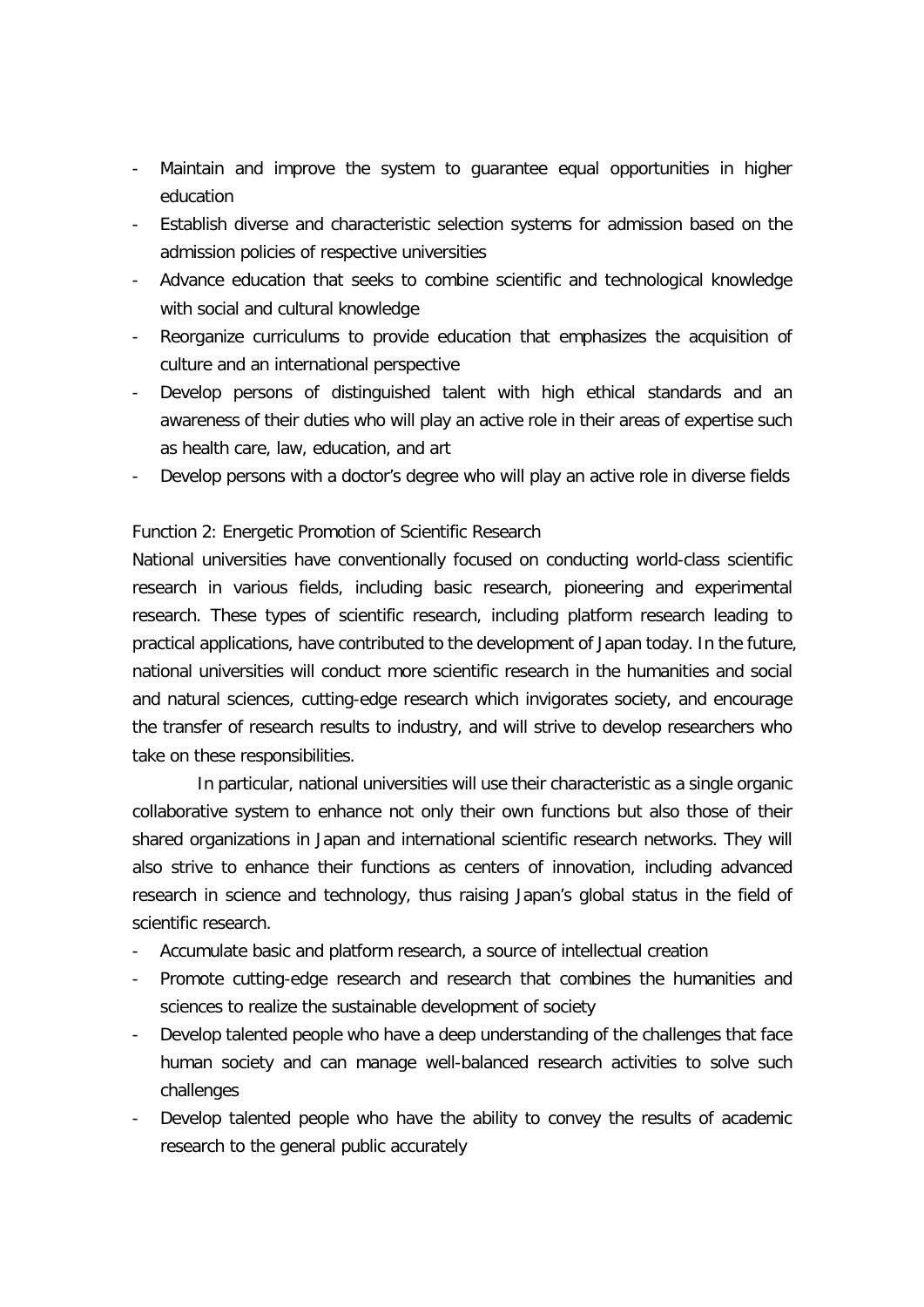Function 3: Contribution as a Center of Regional Promotion

National universities will enhance their functions as competitive centers that are indispensable to local communities in all aspects of regional promotion: regional industrial and economic activities; education, culture, art, and sports; health care; and preserving historic and cultural heritage for future generations. They will also clearly take responsibility for developing talented people who can take on these tasks, including guaranteeing access to higher education.

- Promote innovation through close industry-academia-government partnerships and contribute to the development of education and regional culture and society
- Improve the overall teaching abilities of local communities and develop talented people who can lead the promotion of culture, art, and sports
- Enhance the functions of university hospitals as centers of advanced regional health care and cutting-edge medical treatment
- Develop talented people with acute sensitivity, profound expertise, and a broad perspective who can take on the tasks of regional promotion described above.

Function 4: Promotion of Active International Exchange and Contribution to the International Community

In order for Japan to play an important role as a member of the international community, it is indispensable to develop talented people by systematically and actively sending researchers and students to overseas education and research organizations and receiving researchers and students from overseas, to train people who meet the needs of the international community, including international organizations, to support developing countries in creating education and research infrastructures, and to develop people who can take on these responsibilities. National universities will boost their competitiveness on a global scale by making greater contributions to the international community and human resource development, thus enabling them to achieve the goals mentioned above.

- Establish an environment that enables the promotion of activities for contributing to the international community and developing people with sufficient expertise to lead such activities
- Raise the level of education and research by systematically sending researchers and students to overseas education and research organizations and establishing international human and intellectual networks
- Establish international human and intellectual networks through proactive reception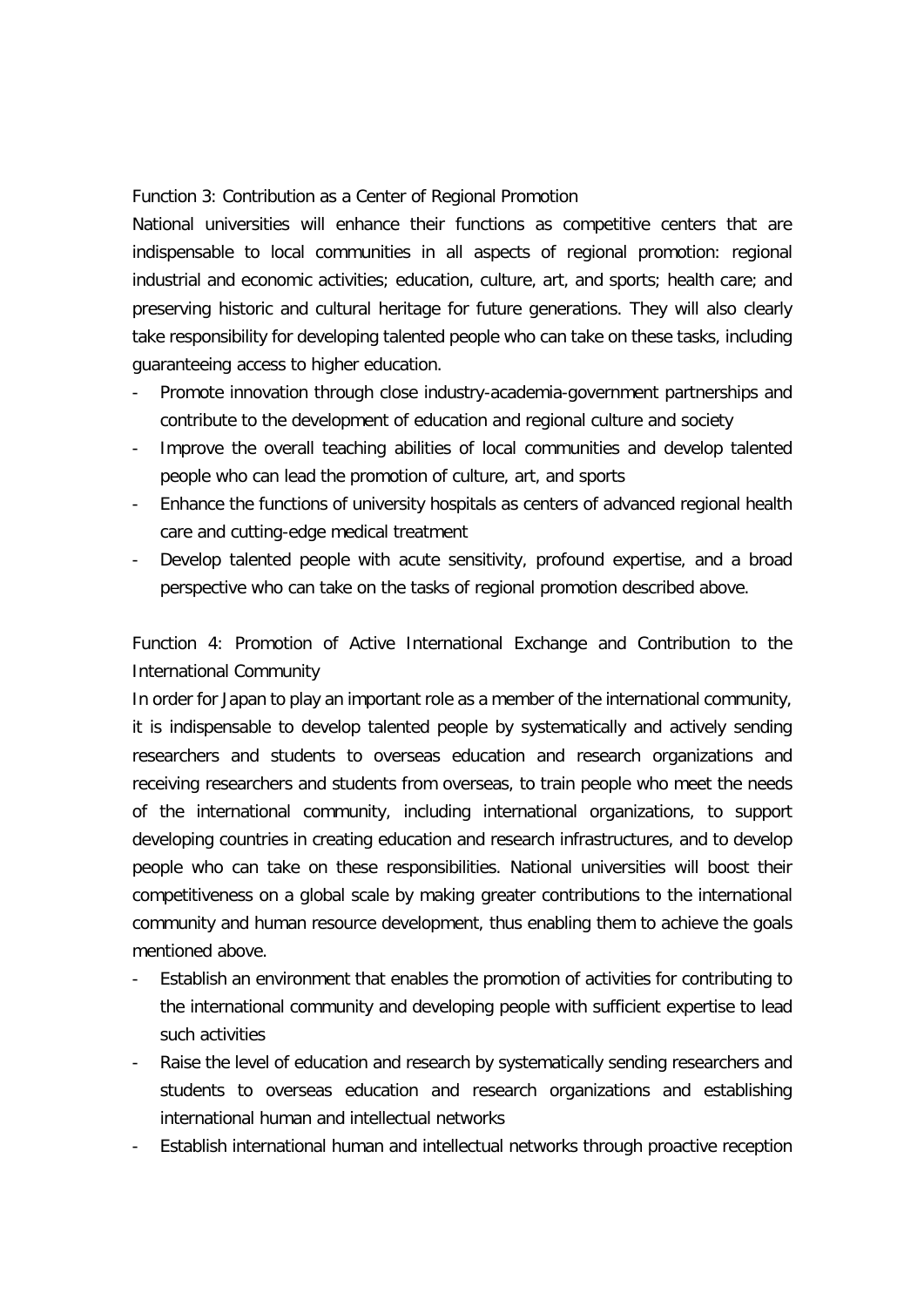of researchers and students from overseas and facilitation of international exchanges

- Support developing countries in developing human resources in specialized fields such as administrators and teachers and increasing their education and research capabilities

## 4. Measures for Functional Enhancement

National universities will consider their respective characteristics and distinctive features as the basis of their competitive power and strive with all their resources to enhance their functions. To achieve this goal, they will effectively combine the measures listed below.

Measure 1: Clarification of Characteristics and Distinctive Features and Implementation of Ongoing Reforms

National universities have their own characteristics and distinctive features due to differences in their history and tradition, the branches of learning they focus on, their size, the functions they emphasize, and so forth, and have used such characteristics and distinctive features to meet the demands of local communities, society and the international community. In the future, based on independent decisions that determine their existence and pride, they will clarify their characteristics and distinctive features, boost their competitiveness, and clearly state their missions and visions. Thus they will establish a system that enables all their members to work as one to achieve the goals.

In order to continue to maintain and develop their social missions with limited financial resources after the unprecedented earthquake and amid the deteriorating national finances, national universities must enhance their functions by accelerating their initiatives for ongoing reforms based on their respective characteristics and distinctive features.

- Clarify the characteristics and distinctive features of each university
- Establish and clearly state missions and visions
- Ensure that all members of each university share its missions and visions and become aware of their responsibilities
- Enhance university governance functions to allow universities to display their characteristics and distinctive features

Measure 2: Establishment of an Internal Quality Assurance System for Education, Research, and Other Activities and Improvement of the Quality of Such Activities In order to fulfill their functions as Japan's key education and research organizations,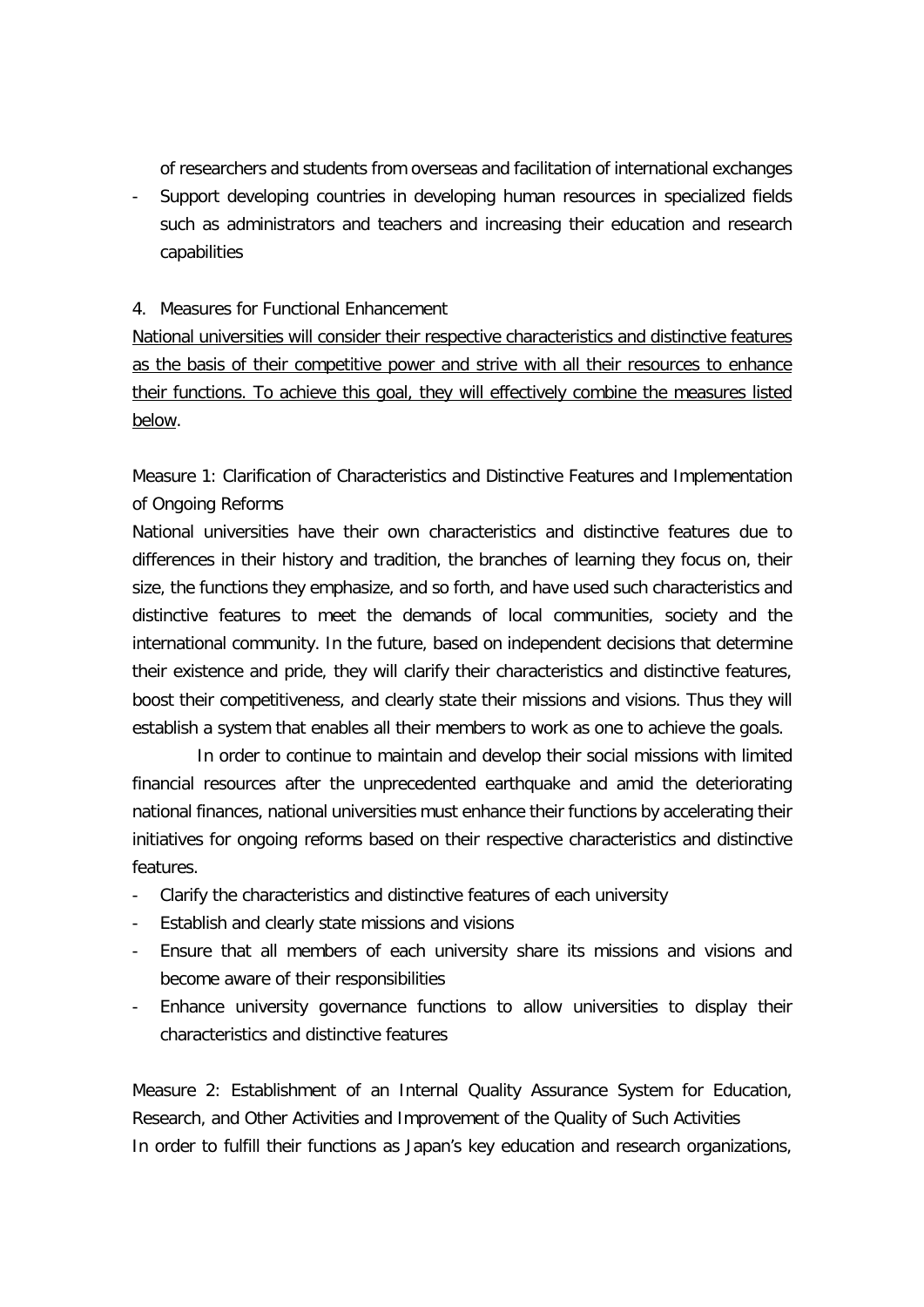national universities must carry out reforms to increase their education and research capabilities by using their respective characteristics, implementing the PDCA (plan, do, check, and action) cycle, and publicizing their achievements to society. They will thus not only create new fields of learning and develop people who play a leading role in society but also improve the quality of their education and research so that they can remain highly competitive in education, research, and contribution to Japanese society and the international community, and leave the results of their education and research to the nation's verdict.

- Implement the PDCA cycle and publicize the achievements of national universities to society
- Establish a new education and research system that combines the humanities and sciences by combining the wisdom of various fields to solve important social problems
- Improve basic research to support the development of learning
- Establish an education and research organization to realize the missions and visions of each university

Measure 3: Ensuring Strict Self-evaluations and Active Disclosure of University Information and Fulfillment of the Responsibility to Explain to Stakeholders

As organizations that are run using large amounts of public funds, national universities will ensure accountability by carrying out thorough, responsible self-evaluations and by appropriately disclosing information to the international community as well as Japanese society.

In ensuring accountability, they will communicate information on their education, research, social contribution, and other activities supported by specific results to enable all stakeholders to fully understand and sympathize with it.

They will also establish a system to publicize the results of education, research, social contributions, and other activities based on their respective missions and visions, and accumulate experience in communicating information, thus making stakeholders in Japan and abroad more aware of the significance and value of supporting them in enhancing their functions.

- Perform self-evaluations
- Enhance self-check functions by establishing external evaluation systems
- Establish a system to communicate university information to Japan and the rest of the world
- Build a system to communicate information overseas through cooperation among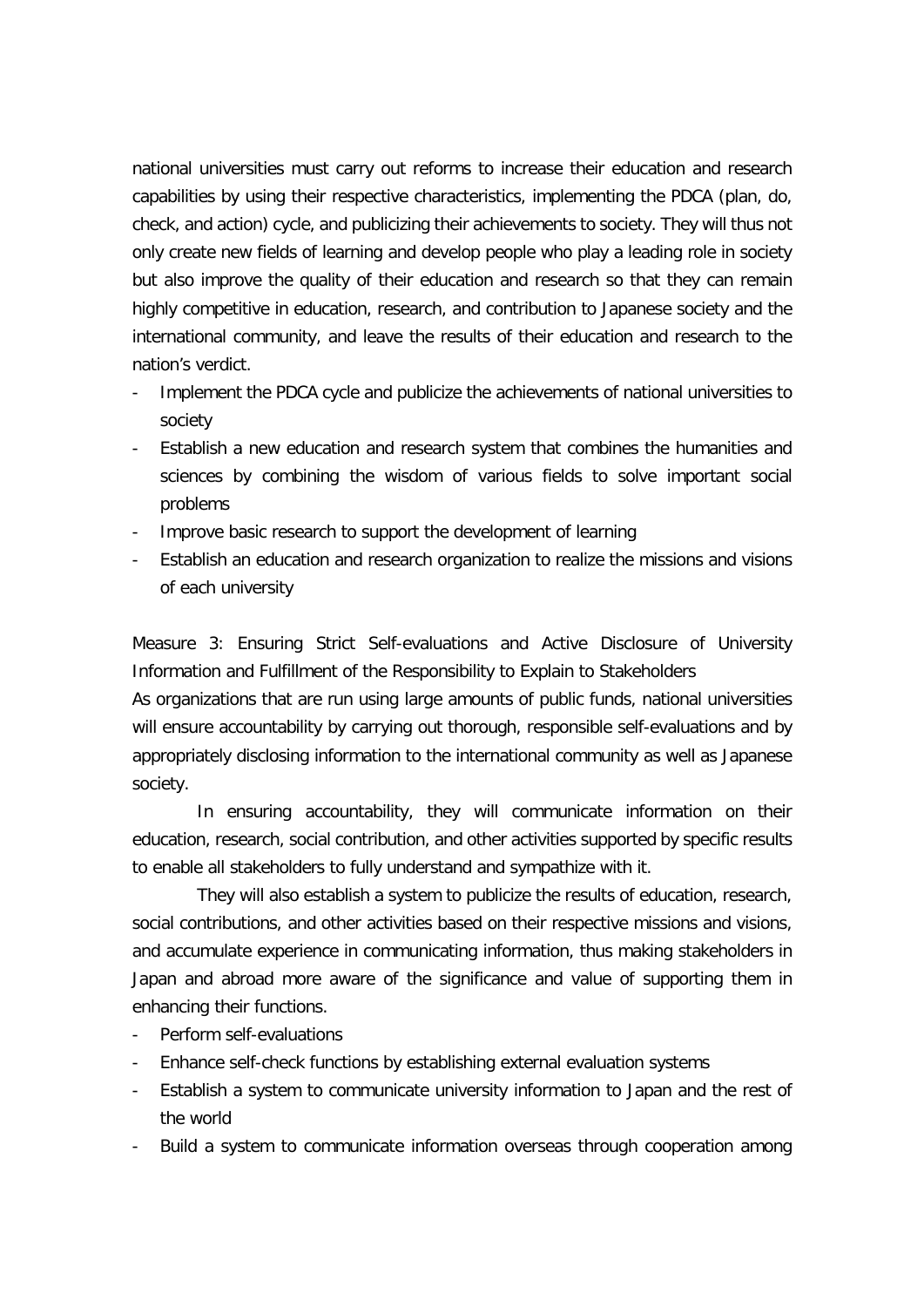several universities

- Improve the system to communicate university information according to the characteristics of stakeholders
- Promote a better understanding of university functions through joint activities with stakeholders

Measure 4: Facilitation of Cooperation with Education and Research Institutions in Japan and Abroad

In order to strengthen the foundation of operation and carry out world-class education, research, and regional innovation, national universities will actively cooperate among themselves and with their shared organizations, collaborate with local governments, and promote other initiatives across the prefectural and national boundaries and the types of university and organization while revising their missions and visions as necessary and taking measures to improve the quality of education and research effectively and efficiently such as through economies of scale.

- Establish joint faculty and graduate school departments with other institutions
- Facilitate such initiatives as consortiums through cooperation among universities in particular regions
- Promote initiatives to establish closer cooperation between university hospitals and regional medical institutions
- Advance initiatives to establish closer cooperation among universities and with their shared organizations across the types of university and organization
- Promote systematic initiatives for regional innovation as well as education, culture, art, sports, and other activities through cooperation with local governments and other organizations
- Establish educational programs with overseas universities such as double and joint degrees

Measure 5: Making University Operation More Efficient and Advanced, and Acquiring Diverse Funds and Using Them Effectively

In order to speed up decision-making by establishing university autonomy and leadership with the president as its head and to achieve their characteristic missions and visions swiftly, national universities will jointly conduct projects such as joint use of university facilities, joint management of administrative work, and faculty development (FD) and staff development (SD). They will also strive to achieve greater efficiency in university operations, to change the attitudes of executives and personnel, and to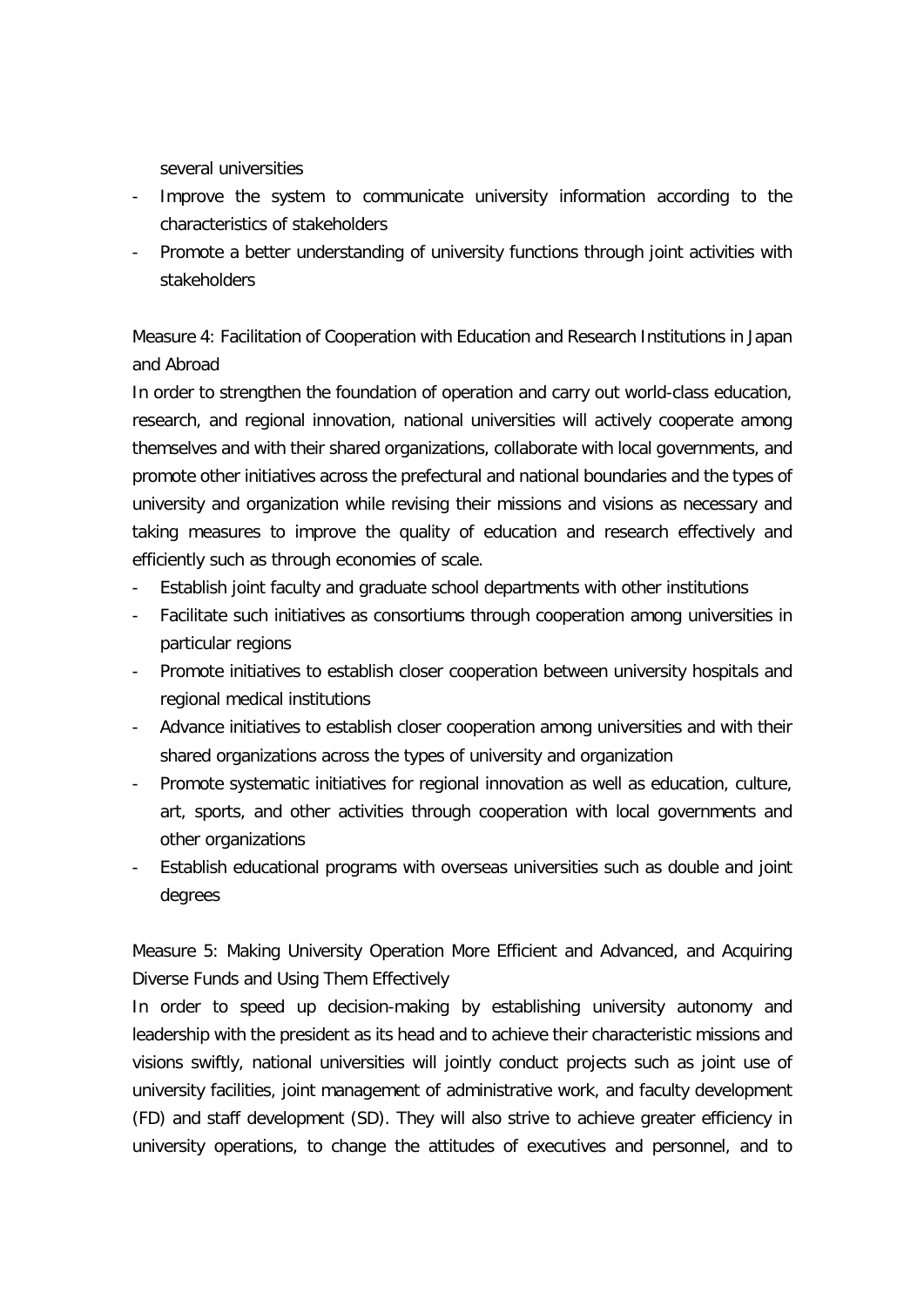systematically improve their abilities.

They will step up efforts to obtain external funds from diverse sources and use them effectively to reinforce their managerial foundation.

- Promote joint use of university resources such as laboratories, libraries, dormitories, and large research facilities
- Implement joint FD and SD programs
- Manage administrative work and other operations jointly
- Ensure integrated management of university information and bolster operation systems by establishing institutional research (IR) functions
- Facilitate diverse forms of personnel exchange such as the appointment of highly skilled persons to executive and staff positions irrespective of nationality, affiliation, etc.
- Step up efforts to obtain various forms of external funding
- 5. Realizing Functional Enhancement

# – Roles of the Government

Role 1: Upgrading of National Universities to Lead Intellectual Innovation in Japan

Since their foundation, as national organizations, national universities have supported innovation at the national and regional levels and taken on the responsibility of systematically developing talented people for the country. Japan must overcome its current difficulties, reconstruct itself and maintain its security, invigorate local communities, and ensure its continuous, stable, and systematic development. In order to ensure that national universities help achieve these goals, the government should support national universities' efforts to enhance their functions in all respects with all its resources, as they are the source of human resources and wisdom and play a central role in bringing continuous intellectual innovation.

# Role 2: Guaranteeing Access to Higher Education

In order to support national universities in providing equal opportunities in education, the government must not raise the standard tuition fees for national universities that are paid by students and should adhere to its current policy of setting uniform tuition fees for all undergraduate and graduate schools and areas of study. The government should also grant scholarships to a wider range of students who have financial difficulties and exempt them from paying tuition fees. It is necessary to establish new systems and environments and upgrade the existing ones even further to guarantee students with disabilities, those from overseas, etc. access to barrier-free education.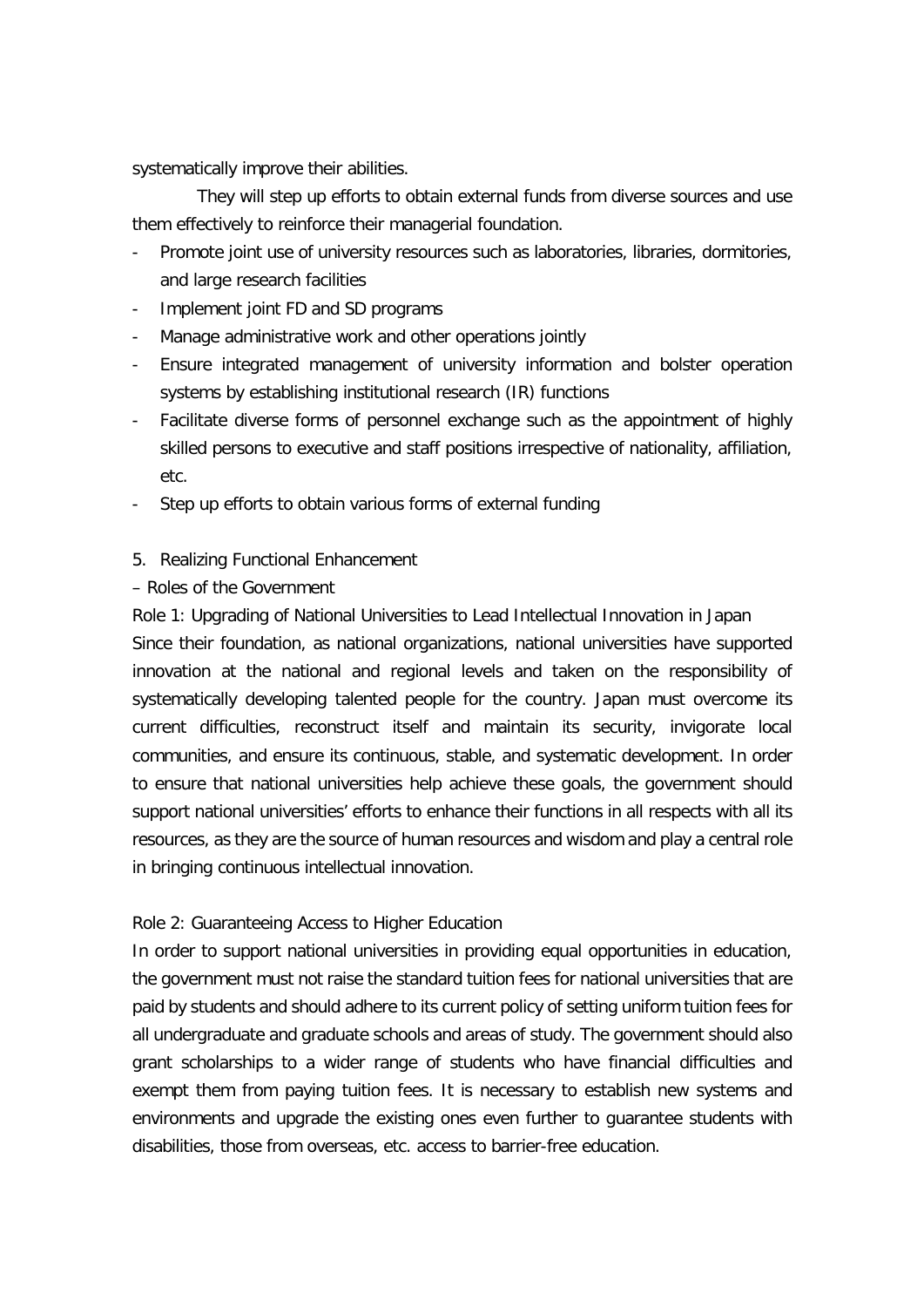Role 3: Improvement of Various Environments to Encourage Functional Enhancement It is important to create the necessary environment to help national universities actively enhance their functions such as independent cooperation, joint operation, and joint facility use while paying attention to their size, the branches of learning they focus on, and the area where they are located. Examples include providing institutional support without being bound by the types of university such as flexible operation of systems to promote cooperation; reforming relevant systems so that resources freed up by improving efficiency can be used to improve the quality of education and invest in education and research as a reward for improvement efforts, rather than to reduce budget; and creating environments to facilitate the introduction of external funding.

### Role 4: Improvement of Evaluation Systems

The university evaluation systems are important for national universities to fulfill their responsibility to explain and improve their operation and education and research activities. On the other hand, their too detailed, uniform goals and evaluation methods pose several problems. One is that setting goals and making evaluations becomes an end in itself, hindering the education and research activities of national universities and preventing the results of evaluation from being effectively used to improve university operation. Furthermore, the actual condition of national universities is not fully conveyed to the nation.

While taking into consideration the significance and purposes of these evaluation systems, it is necessary to drastically review the current goal-setting and evaluation methods, including relationships with evaluations for university accreditation, through discussions and cooperation with evaluation bodies and other organizations so that they truly help develop the individuality of each university and enhance its functions, and that the evaluation results are made visible to the nation, including university personnel.

Role 5: Stabilizing the Financial Foundation and Reviewing Financial Systems

In order to proactively evaluate and continuously support national universities' initiatives for enhancing their functions independently, the government needs to adopt a powerful policy that truly underpins their efforts for functional enhancement. Examples include maintaining financial resources, including subsidies for national universities' operating expenses, in a continuous and stable manner from a long-term perspective; upgrading facilities and equipment to increase education and research capabilities; and expanding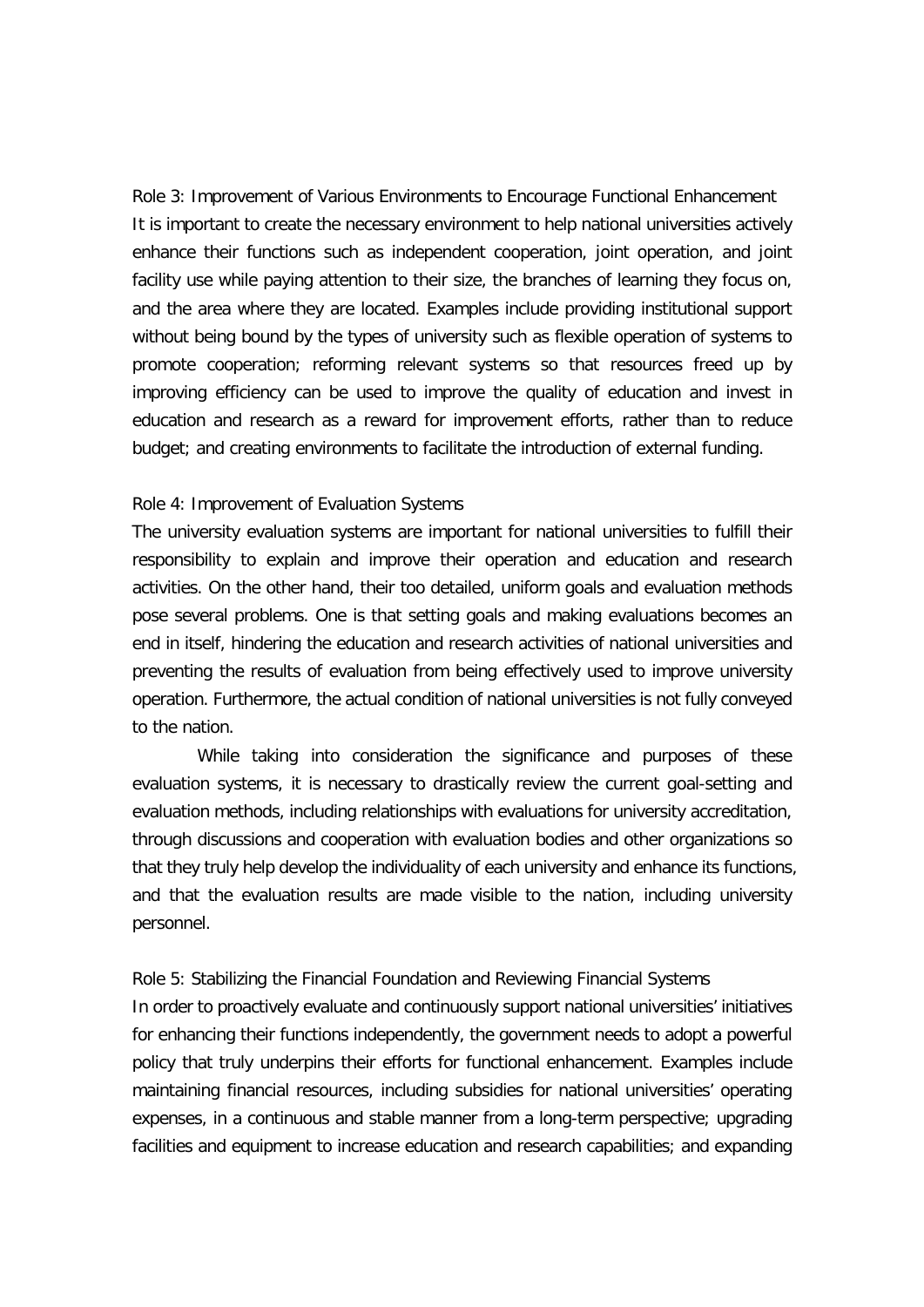support for all national, prefectural, municipal, and private universities to encourage functional enhancement and reinforcing corporations that assist universities.

Moreover, in order to make education and research at national universities as well as their contribution to society even more advanced and effective, it is necessary to review the financial systems. Examples include improving methods of allocating subsidies for operating expenses to national universities; allowing national universities to execute their budgets such as personnel expenses and use their operating funds and assets in a flexible manner; and strengthening the management foundation of university hospitals.

#### 6. Initiatives of the Japan Association of National Universities

To meet the expectations of the nation and our stakeholders in cooperation with national universities, the Japan Association of National Universities collects information on the universities and provides opinions based on analysis of such information. Through this and other measures, we encourage them to enhance their functions and disclose information on their progress with self-reforms.

As a whole, national universities constitute an organic collaborative system, and so we also actively support them so that they can fully and swiftly play their expected roles. In particular, we provide effective support so that they can demonstrate their functions as the central driving force behind Japan's efforts to recover from the Great East Japan Earthquake and reconstruct itself, and can serve in the international community.

Meanwhile, in order to help create universities with a strong presence making the most of their distinctive features and encourage them to enhance their functions, while taking into consideration the tasks identified by examining the results of the Phase I medium-term goal period, we will consider increasing the flexibility of systems related to resource allocation and medium-term goal-setting, evaluations of national university corporations and those for university accreditation, inter-university cooperation and collaboration, such treatment as personnel administration and salary and wages, budget execution, asset management, and so forth, improving and reforming selection systems for admission, and taking measures to actively utilize persons with a doctor's degree in society. We will strongly urge the government and all member national universities to reconsider the existing systems and their operation.

#### [Reference]

Summary of Major Tasks for National Universities in Phase II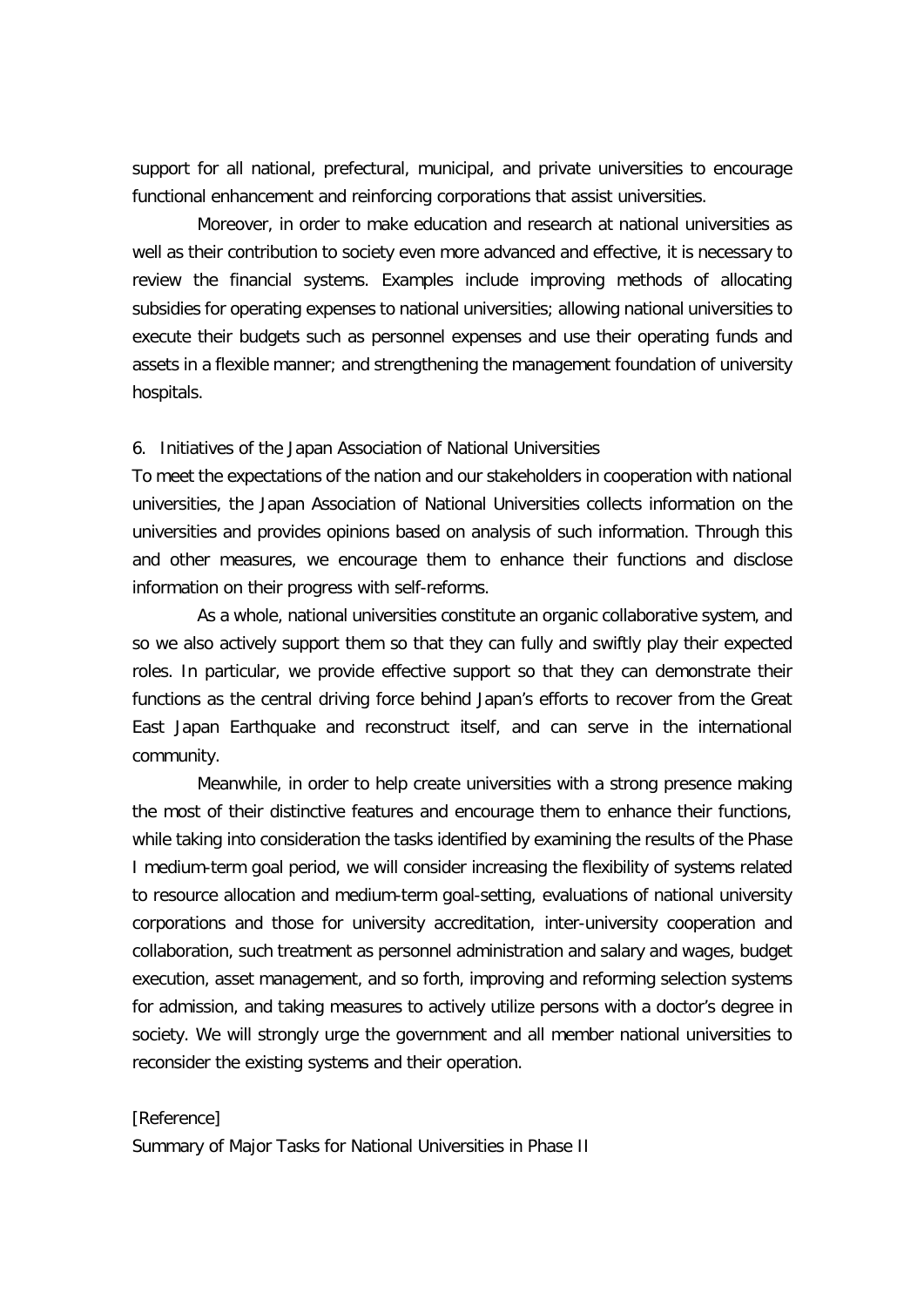(Based on the examination of the results of the Phase I medium-term goal period)

The major tasks for national university corporations during Phase II, which have been identified by examining the activities of the Phase I medium-term goal period, are summarized below.

(1) Establishment of world-class education systems

National universities should provide high-quality education to enable students to really understand the meaning and value of learning while linking it with cutting-edge research activities organically through world-class educational systems. They should also establish the credibility of degrees under appropriate evaluation systems.

(2) Enhancement of functions as national centers and as regional centers

By playing a central role in promoting advanced education and research, national universities should upgrade their functions both as national centers, which are members of international education and research networks, and as regional centers, which meet the diverse needs of local communities in all aspects of education, research, and health care.

(3) Creation of universities with individuality and a strong presence

National universities should continue with activities to become more individual and build a strong presence by setting medium-term goals and drawing up plans using their respective distinctive features and traditions and providing education based on such goals and plans.

(4) Changing the attitudes of personnel and fulfilling the responsibility to explain

National universities should strive to improve the management capabilities of their executive officers, including the president, operate strategic administration systems that suit them, and create a greater awareness of the need for reforms among their teachers and other staff. Furthermore, they should promote active dialogue with society as their duty to explain to the nation, which may have been lacking in the past.

In achieving these tasks, the government is also urged to make constant efforts to secure financial resources and ensure stable funding; exclude national universities from its personnel expense reduction measures; apply its procurement regulations in a flexible manner; expand the discretionary power of national universities; improve the evaluation systems and revise accounting standards for national university corporations; and take other measures that contribute to reforms of national universities.

All members of national universities recognize these tasks which were identified by examining the Phase I medium-term goal period, and have confirmed that all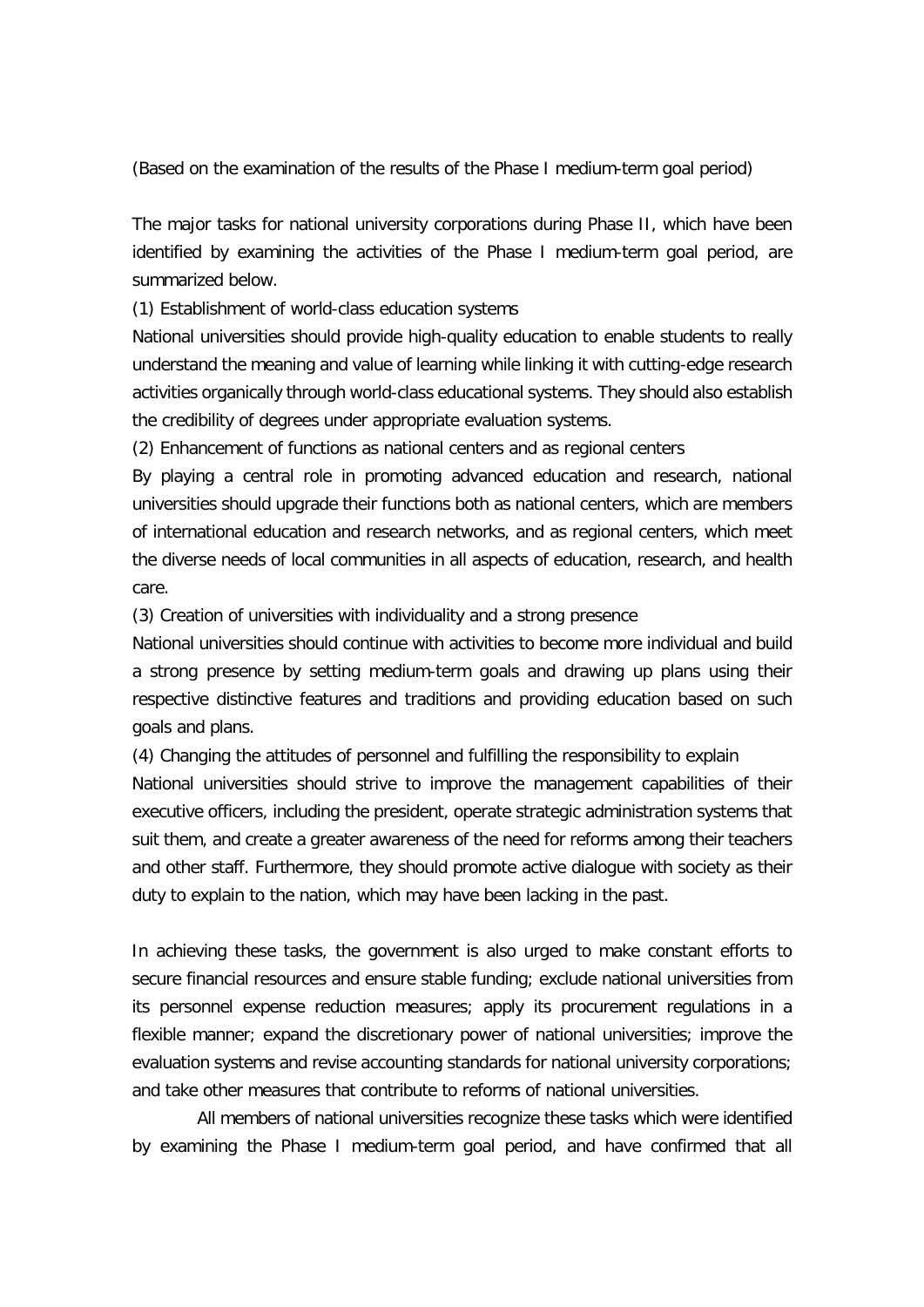personnel at each university must continue striving to achieve these tasks as one, under the leadership of the president.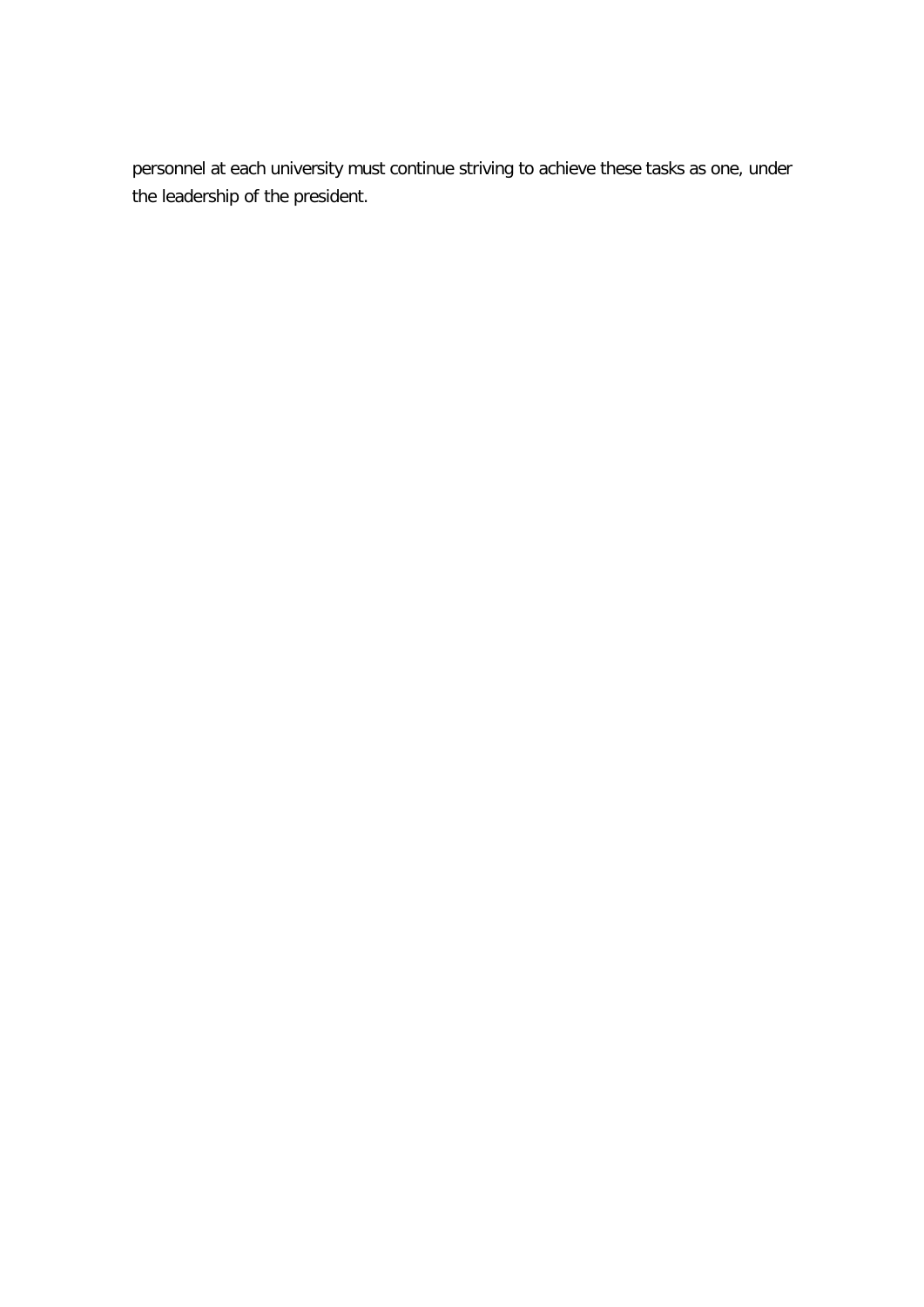List of Members of the Committee on Enhancement of the Functions of National Universities

(As of February 16, 2011)

| Chairman       | Board member (President)                |                               | Junichi Hamada                      |                  |      |  |
|----------------|-----------------------------------------|-------------------------------|-------------------------------------|------------------|------|--|
|                |                                         |                               | President, University of Tokyo      |                  |      |  |
| Vice Chairman  |                                         | Board member (Vice President) |                                     | Kiyokazu Washida |      |  |
|                |                                         |                               | President, Osaka University         |                  |      |  |
| <b>Members</b> |                                         | Board member (Vice President) | Akihisa Inoue                       |                  |      |  |
|                |                                         |                               | President, Tohoku University        |                  |      |  |
|                |                                         | Board member (Vice President) | Hiroki Yoshida                      |                  |      |  |
|                |                                         |                               | President, Kagoshima University     |                  |      |  |
|                | Board member (Senior Managing Director) |                               |                                     |                  |      |  |
|                |                                         |                               | Tomoyuki Nogami                     |                  |      |  |
|                |                                         |                               | Honorary                            | Professor,       | Kobe |  |
|                |                                         |                               | University                          |                  |      |  |
|                | Board member (Managing Director)        |                               |                                     |                  |      |  |
|                |                                         |                               | Kenji Hayata                        |                  |      |  |
|                |                                         |                               | Director-General, JANU              |                  |      |  |
|                | Board member                            |                               | Hiroshi Saeki                       |                  |      |  |
|                |                                         |                               | President, Hokkaido University      |                  |      |  |
|                | Board member                            |                               | Hideyuki Nagasawa                   |                  |      |  |
|                |                                         |                               | President, Obihiro                  | University       | 0f   |  |
|                |                                         |                               | Agriculture and Veterinary Medicine |                  |      |  |
|                | Board member                            |                               | Akio Yuki                           |                  |      |  |
|                |                                         |                               | President, Yamagata University      |                  |      |  |
|                | Board member                            |                               | Nobuhiro Yamada                     |                  |      |  |
|                |                                         |                               | President, University of Tsukuba    |                  |      |  |
|                | Board member                            |                               | Yasushi Saito                       |                  |      |  |
|                |                                         |                               | President, Chiba University         |                  |      |  |
|                | Board member                            |                               | Ryohei Miyata                       |                  |      |  |
|                |                                         |                               | President, Tokyo University of the  |                  |      |  |
|                |                                         |                               | Arts                                |                  |      |  |
|                | Board member                            |                               | Fumitake Gejyo                      |                  |      |  |
|                |                                         |                               | President, Niigata University       |                  |      |  |
|                | Board member                            |                               | Shinichi Nakamura                   |                  |      |  |
|                |                                         |                               |                                     |                  |      |  |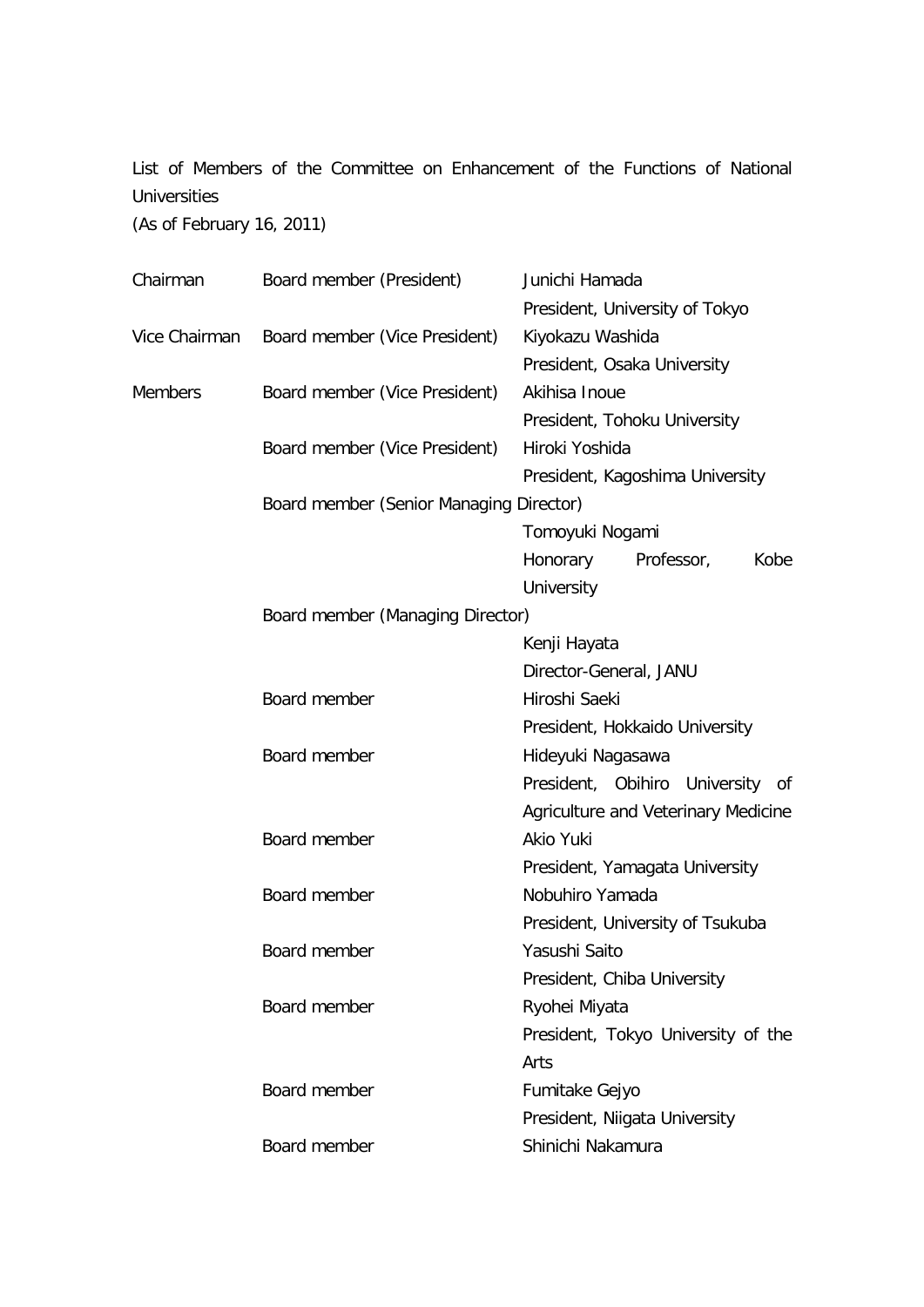|                               | President, Kanazawa University     |  |  |
|-------------------------------|------------------------------------|--|--|
| Board member                  | Michinari Hamaguchi                |  |  |
|                               | President, Nagoya University       |  |  |
| Board member                  | Hiroshi Matsumoto                  |  |  |
|                               | President, Kyoto University        |  |  |
| Board member                  | Hiroki Yamamoto                    |  |  |
|                               | President, Shimane University      |  |  |
| Board member                  | Toshimasa Asahara                  |  |  |
|                               | President, Hiroshima University    |  |  |
| Board member                  | Yasunobu Yanagisawa                |  |  |
|                               | President, Ehime University        |  |  |
| Board member                  | Setsuo Arikawa                     |  |  |
|                               | President, Kyushu University       |  |  |
| Auditor                       | Sawako Hanyu                       |  |  |
|                               | President, Ochanomizu University   |  |  |
| Auditor                       | Akio Nagao                         |  |  |
|                               | President, Osaka Kyoiku University |  |  |
| <b>Assistant to President</b> | Noboru Yoshimura                   |  |  |
|                               | President, Akita University        |  |  |
| <b>Assistant to President</b> | Masaji Matsuyama                   |  |  |
|                               | President, Tokyo University<br>0f  |  |  |
|                               | Marine Science and Technology      |  |  |
| <b>Assistant to President</b> | Takuya Marumoto                    |  |  |
|                               | President, Yamaguchi University    |  |  |